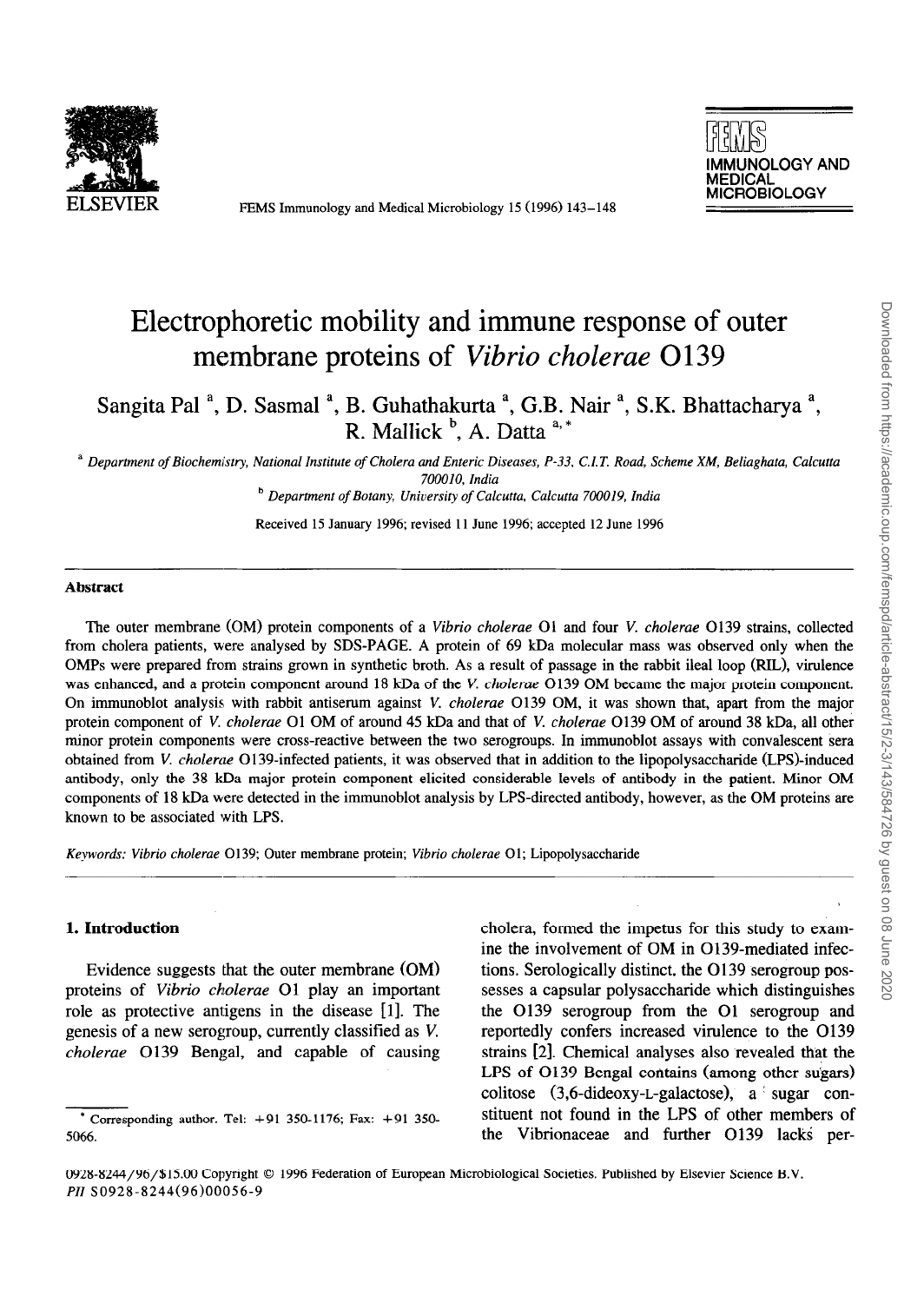osaminea characteristic component sugar of V. cholerae O1 LPS [3]. The OM of V, *cholerae* O139 as compared to OM of the 01 serogroup has been less extensively examined. This paper attempts to record some observations relating to OM proteins of V. *cholerue 0139.* It is also intended to observe the effect of variation in the growth media and animal passage of the strains on the OM protein profile of the V. *cholerae* O139 strains in term of their electrophoretic mobility. A further objective of the study was to examine the immune response to OM proteins of V. *cholerae 0139* using sera from *V. cholerae 0139* infected patients, OM-immunised rabbits and to study the immunological cross-reactivity of the V. *cholerue* 0139 OM proteins with that of V. *cholerue*  01 by immunoblot technique.

# 2. **Materials and methods**

#### **2.1.** *Bacteria and media*

Four strains of V. *cholerae* 0139 and one strain of V. *cholerue* 01 biotype El Tor from patients with watery diarrhoea were included in the study. Bacterial strains were grown in different media as tryptic soy broth (TSB), nutrient broth (NB), synthetic broth (SB) (ammonium sulphate 7.5 mM, glucose 5.5 mM, magnesium sulphate 0.8 mM, sodium chloride 0.085 mM, dipotassium hydrogen phosphate 5.7 mM, pH 8.0) [4], and peptone water (NaCl 0.5%, peptone 1%).

#### 2.2. *Serial passages in rabbit ileal loop (RIL)*

*The* rabbit loop test was performed according to the method of De and Chatterjee [5]. V. *cholerae* 0139 strains were introduced into the ileal loops  $(1 \times 10^2 \text{ cfu/loop})$ . The volume of fluid accumulated in the loops in ml was measured (V) and also the length of the loop in cm  $(L)$ . V/L ratio was calculated as an index of virulence after each passage. After draining a loop of the accumulated fluid the intestinal tissue was incubated in peptone water for 3-4 h at 37°C before reisolating the bacteria by plating on thiosulphate citrate bile salt sucrose agar (TCBS; Eiken). The reisolated strains after serological confirmation, using V. *cholerue* 0139 antisera

raised in rabbits, were again passaged three times in the RIL.

## 2.3. *Preparation of outer membranes*

Outer membrane (OM) was prepared essentially following the method of Kabir [6] from 18 h culture of different bacterial strains grown at 37°C with shaking. Bacterial cells were washed and suspended in 0.1 M Tris-HCl (pH 7.4) followed by shearing of flagella and treatment with lysozyme (0.1 mg/ml of cell suspension). The spheroplast so formed, was lysed by osmotic shock. After removal of the unlysed cells by centrifugation, the total membrane fraction was recovered from the osmotic lysate by centrifugation at  $48000 \times g$ . The inner membrane was removed by treatment with 2% Triton X. OM was prepared from one of the passaged strains grown in synthetic broth for immunisation, ELISA and immunoblot.

# 2.4. *Sodium-dodecyl sulphate polyacrylamide gel electrophoresis (SDS-PAGE)*

SDS-PAGE of OM proteins was performed by the method of Laemmli [7] at  $12.5\%$  (w/v) acrylamide in the presence of 2-mercaptoethanol. Electrophoresis was carried out in vertical slab gel apparatus (Atto, Japan) at constant current using 15 mA on stacking gel and 20 mA on the resolving gel. The gel was stained with 0.2% Coomassie brilliant blue G.

# 2.5. *Preparation of OM-antisera*

Adult male albino rabbits were immunised with OM preparations from V. *cholerae 0139* by four intramuscular injections (500  $\mu$ g of protein per dose) once a week, initially with Freund's complete adjuvant (Sigma, St. Louis, MO) followed by three booster doses with Freunds incomplete adjuvant. The animals were bled ten days after the last injection.

## 2.6. *Preparation of LPS*

*V. cholerue 0139* LPS was prepared by treatment of the bacteria with phenol at  $65^{\circ}$ C [8], followed by removal of nucleic acid and acidic polysaccharide by precipitation with cetyl trimethyl-ammonium bro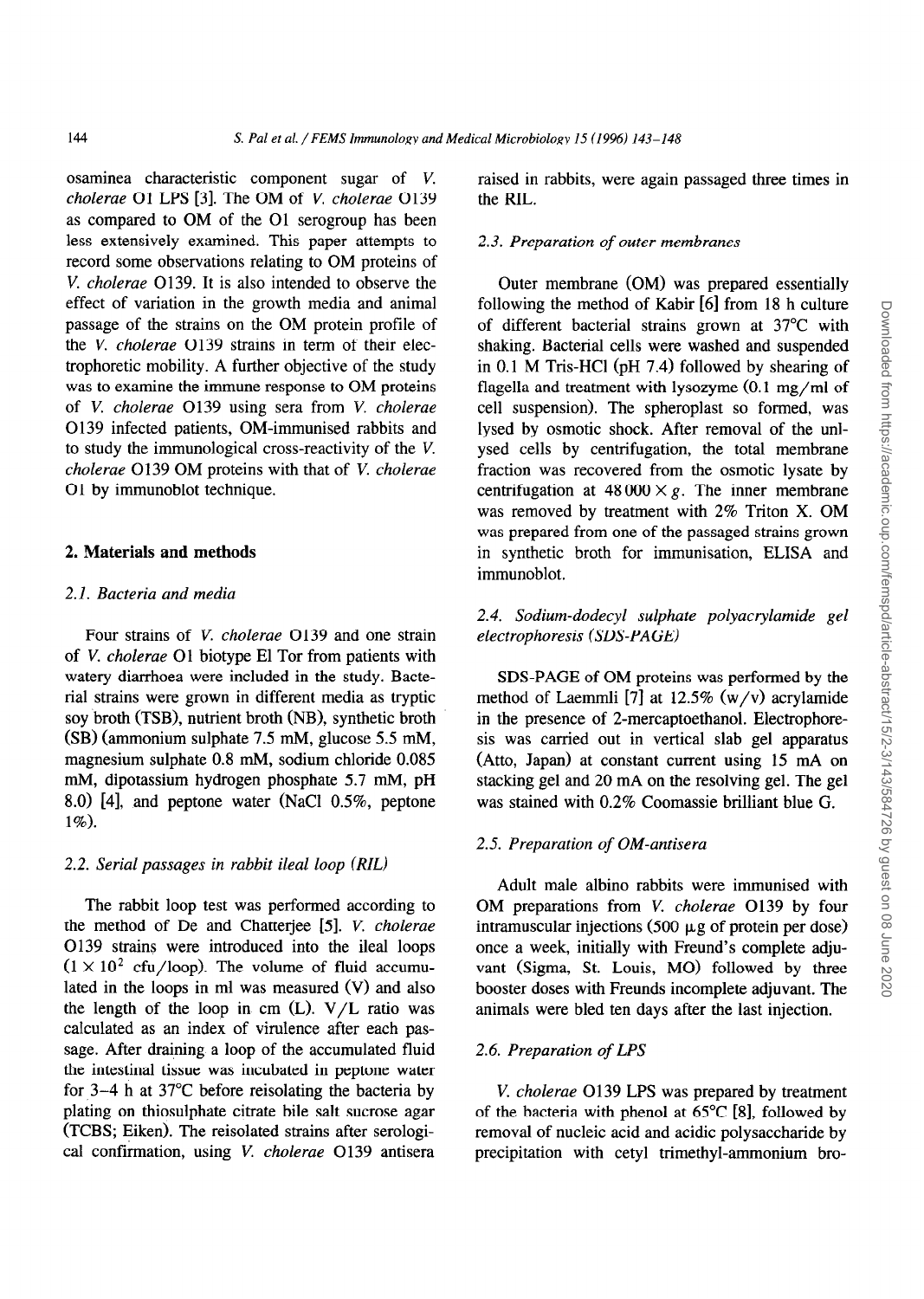mide. The LPS was finally collected after removal of protein impurities with pronase, by alcohol precipitation.

#### 2.7. *Patient sera*

Sera were collected from patients admitted to the Infectious Diseases Hospital, Calcutta, with diarrhoea due to V. *cholerae* 0139, on admission (acute) and after 21 days (convalescent).

# 2.8. *LPS binding*

Convalescent patient sera and rabbit anti-OM sera were absorbed with V. *cholerae* O139 LPS to remove anti-LPS antibodies by incubating with 100  $\mu$ g of LPS per ml of sera. Removal of the anti-LPS antibodies was confinned by ELISA with LPS as solid phase antigen.

# 2.9. *ELISA*

IgG serum antibodies to OM were determined by standard ELISA method  $[9]$  with 5  $\mu$ g of OM per well as solid phase antigen. Diluted sera (1 in 10 for human sera and 1 in 30 for rabbit sera) were incubated with the antigen-coated well followed by colour development with peroxidase labelled goat anti-IgG conjugate (1 in 1000 dilution) and O-phenylenediamine along with hydrogen peroxide, was measured at 492 nm.

# 2. IO. *Immunoblot*

The SDS-PAGE protein profile of V. *cholerae*  0139 and V. *cholerae* 01 OM preparations were transferred electrophoretically to nitrocellulose membrane [10]. The proteins on the membrane were allowed to react with anti-OM rabbit sera (1 in 20 dilution), human patient sera acute and convalescent (both before and after absorption with LPS). The reaction was visualised by using peroxidase-conjugated anti-rabbit/anti-human IgG antisera. Colour was developed by treatment with a solution of 3,3' diamine-benzidine hydrochloride (1 mg ml<sup>-1</sup>, Sigma) in 1 mM Tris buffer saline containing  $H_2O_2$  at a concentration of 0.3  $\mu$ 1 ml<sup>-1</sup>.

# 3. **Results**

The composition of the growth medium affected the *V. cholerae* 0139 protein profile as observed in SDS-PAGE and recorded in Fig. 1. A cluster of protein bands around 69 kDa was observed consistently in all the strains when the bacteria were grown in synthetic media, which were absent when the peptone water, nutrient broth and tryptic soy broth were used to grow the strains. The 28 kDa protein in the OM was best expressed in synthetic broth. The major protein band of V. *cholerae* 0139 OM was observed to be at 38 kDa in all the growth media tested.

Fig. 2 depicts the effect of serial passage of V. *cholerae* 0139 in RIL on the protein profile of its OM in SDS-PAGE. As expected the virulence of the strains were enhanced on RIL passage as indicated by the increased fluid accumulation as measured by V/L index (data not shown). The expression of the 18 kDa protein was enhanced considerably so that it appeared to be the major protein component of the OM of the animal passaged strains.

Table 1 records the IgG antibody response against OM antigens as a result of V. *cholerae 0139* infection in humans, being measured by ELISA using



Fig. 1. SDS-PAGE of the OM proteins of V. *cholerae 0139* strain grown in different media. Lane A: peptone water; lane B: nutrient broth; lane C: synthetic broth; lane D: tryptic soy broth; lane E: standard marker (Pharmacia).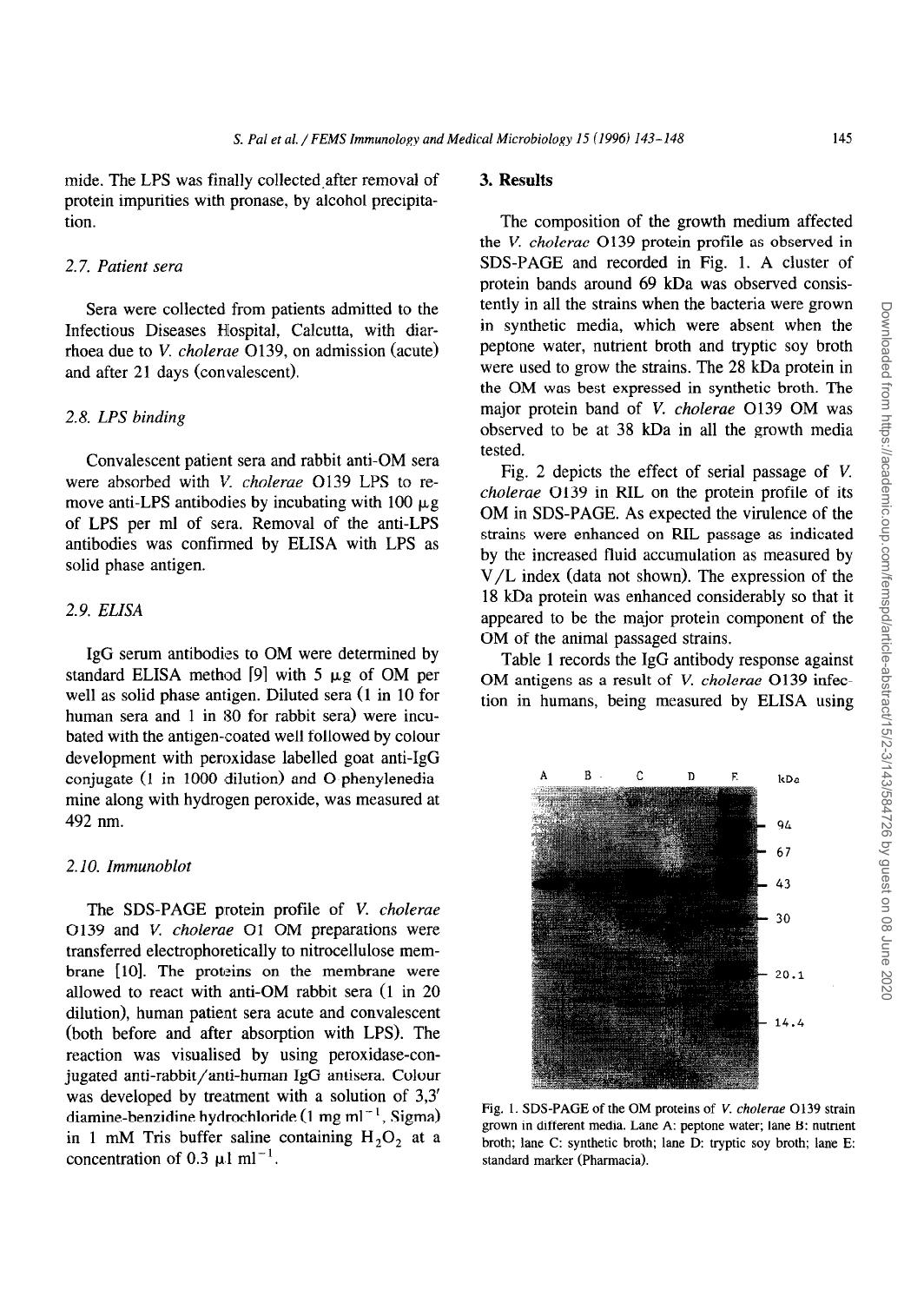

Fig. *2.* SDS-PAGE of OM protein of V. *cholerae* 0139 strain. Lane A: after third passage in RIL  $(V/L = 1.24)$ ; lane B: before RIL passage  $(V/L = 1.0)$ ; lane C: standard marker (Pharmacia).

paired sera (acute and convalescent). Four out of six patients manifested a significant rise in the antibody level against homologous *V. cholerae 0139* OM. The ELBA results with LPS-absorbed sera indicated a significant rise in the level of antibodies against heterologous V. *cholerue* 01 OM.

Table 2 indicates that both the LPS and the protein components of the V. *cholerue* 0139 OM were highly immunogenic in rabbit. The residual protein specific antibody level in the LPS-absorbed OM-immunised sera was raised compared to the

Table 1 Homologous and heterologous serum antibody response to OM measured in V. *cholerae 0139* infected patients by IgG ELISA

| Patient no.  | Rise * in net absorbance (492 nm) with OM antigen |                   |            |  |  |  |  |  |
|--------------|---------------------------------------------------|-------------------|------------|--|--|--|--|--|
|              | Homologous                                        | Heterologous      |            |  |  |  |  |  |
|              | Whole sera                                        | LPS absorbed sera | Whole sera |  |  |  |  |  |
|              | 0.307                                             | 0.152             | 0.098      |  |  |  |  |  |
| $\mathbf{2}$ | 0.049                                             | 0.025             | 0.020      |  |  |  |  |  |
| 3            | 0.056                                             | 0.025             | 0.050      |  |  |  |  |  |
| 4            | 0.304                                             | 0.250             | 0.064      |  |  |  |  |  |
| 5            | 0.514                                             | 0.352             | 0.116      |  |  |  |  |  |
| 6            | 0.506                                             | 0.305             | 0.116      |  |  |  |  |  |

Net absorbance  $=$  absorbance of test well  $-$  absorbance of background well.

 $Rise$  in net absorbance  $=$  net absorbance with convalescent sera - net absorbance with acute sera.

Table 2

IgG response measured by ELISA in V. *cholerue 0139* OM immunised rabbit sera

|               | Mean net absorbance at 492 nm with:                   |                   |  |                         |            |                 |  |       |  |
|---------------|-------------------------------------------------------|-------------------|--|-------------------------|------------|-----------------|--|-------|--|
| Homologous OM |                                                       |                   |  |                         |            | Heterologous OM |  |       |  |
| Whole sera    |                                                       | LPS absorbed sera |  |                         | Whole sera |                 |  |       |  |
| P             |                                                       |                   |  | $I-P$ $P$ $I$ $I-P$ $P$ |            |                 |  | $I-P$ |  |
|               | 0.108 1.903 1.795 0.049 0.555 0.506 0.070 0.375 0.305 |                   |  |                         |            |                 |  |       |  |

 $P =$  Preimmunised sera.

 $I =$  Immunised sera.

Net absorbance = absorbance of test well  $-$  absorbance of background well.

Rise in net absorbance  $=$  net absorbance with immunised sera $-$  net absorbance with preimmunised sera  $(I-P)$ .

preimmunised sera. A considerable level of antibody was also directed against heterologous V. *cholerue 01* OM.

In the immunoblot of the SDS-PAGE of the V. *cholerue* 01 and V. *cholerue* 0139 OMs with rabbit antisera raised against the latter (Fig. 3) four bands in the region of 69 kDa, 38 kDa, 28 kDa and 18 kDa were visualised. The V. *cholerue* 01 OM did not show any band corresponding to the 38 kDa protein component of V. cholerae O139 OM. Other protein components of the V. *cholerue* 01 OM of 69 kDa, 28 kDa and 18 kDa reacted well with the heterologous sera. Fig. 4 indicates the effect of removal of



Fig. 3. Immunoblot of SDS-PAGE of V. *cholerae* 01 and V. *cholerae 0139* OMs with rabbit antisera immunised with V. *cholerae* 0139 OM. Lane a: V. *cholerue* 01 OM antigen; lane b: V. *cholerae 0139* OM antigen.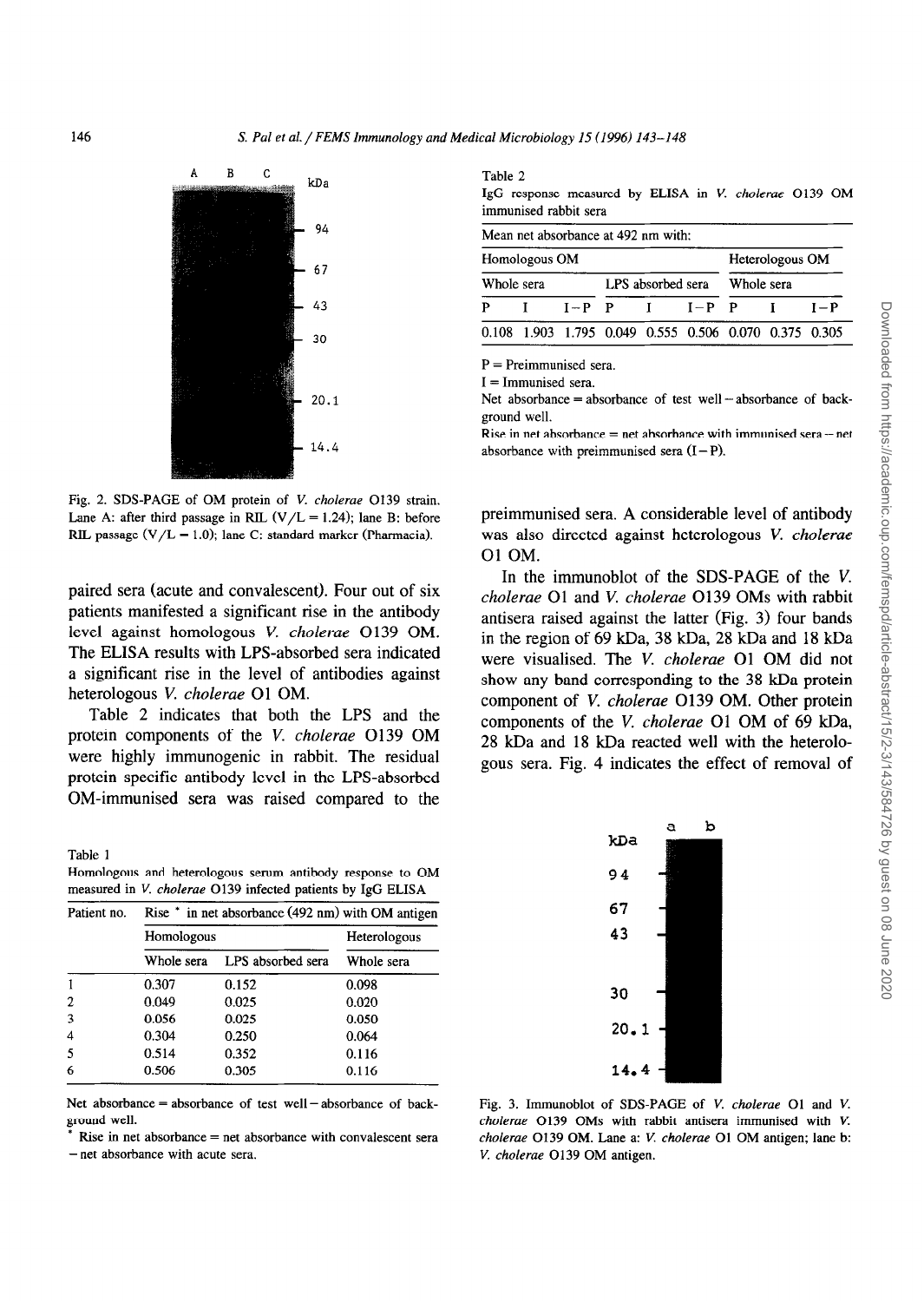

Fig. 4. Immunoblot of V. cholerae 0139 OM with rabbit anti-V. *cholerae 0139* OM sera raised in rabbit. Lane a: antisera absorbed with LPS; lane b: unabsorbed antisera.

the LPS-specific antibody from rabbit anti-V. cholerae O139 OM serum on the reactivity of the homologous OM proteins. The immunological reaction of the 18 kDa protein band became considerably reduced in intensity with LPS-absorbed sera. Removal of the LPS-specific antibody affected the intensity of the 38 kDa immunoblot band marginally, if at all.



*Fig. 5.* Immunoblot with convalescent sera of V. *cholerae 0139*  infected patients against OM of V. cholerae 01 and V. *cholerae 0139* OM. Lane a: with heterologous V. *cholerae* 01 OM; lane b: with homologous V. *choleroe 0139* OM.



Fig. 6. Immunoblot of V. *cholerae 0139* OM with convalescent sera from V. *cholerae 0139* infected patients. Lane a: LPS absorbed; lane b: LPS unabsorbed.

Convalescent sera from V. *cholerae* O139 infected patients contained antibody towards the 38 kDa and 18 kDa component of V. *cholerue* 0139 OM (Fig. 5, lane b). In one patient (No. 4) proteins below 38 kDa, except for 18 kDa, also reacted with *V. cholerue* 0139 convalescent sera. V. *cholerue* 01 OM protein antigens did not react with *V. cholerue 0139* convalescent sera, except sera No. 4 which reacted faintly (Fig. 5, lane a). Immunoblot with the acute sera from the same patients did not react at all with either V. *cholerae* 0139 or V. *cholerue* 01 OM. LPS-absorbed V. *cholerue 0139* infected convalescent patient sera could detect only the 38 kDa protein in V. *cholerae* 0139 OM (Fig. 6).

#### *4.* **Discussion**

The variation of the OM protein profile of V. *cholerae 0139* with media of growth was noted. Similar observations with V. *cholerae* O1 OM proteins were reported earlier [6]. The major protein component of the V. *cholerue* 0139 OM was observed to be of **38** kDa molecular mass instead of 45-48 kDa reported for V. *cholerue* 01 by several workers. This difference in the molecular mass of the major protein bands of V. *cholerae* O139 and V. *cholerae* O1 has been reported earlier [11]. The present observation of enhanced expression of 18 kDa protein on passage in RIL possibly reflects a